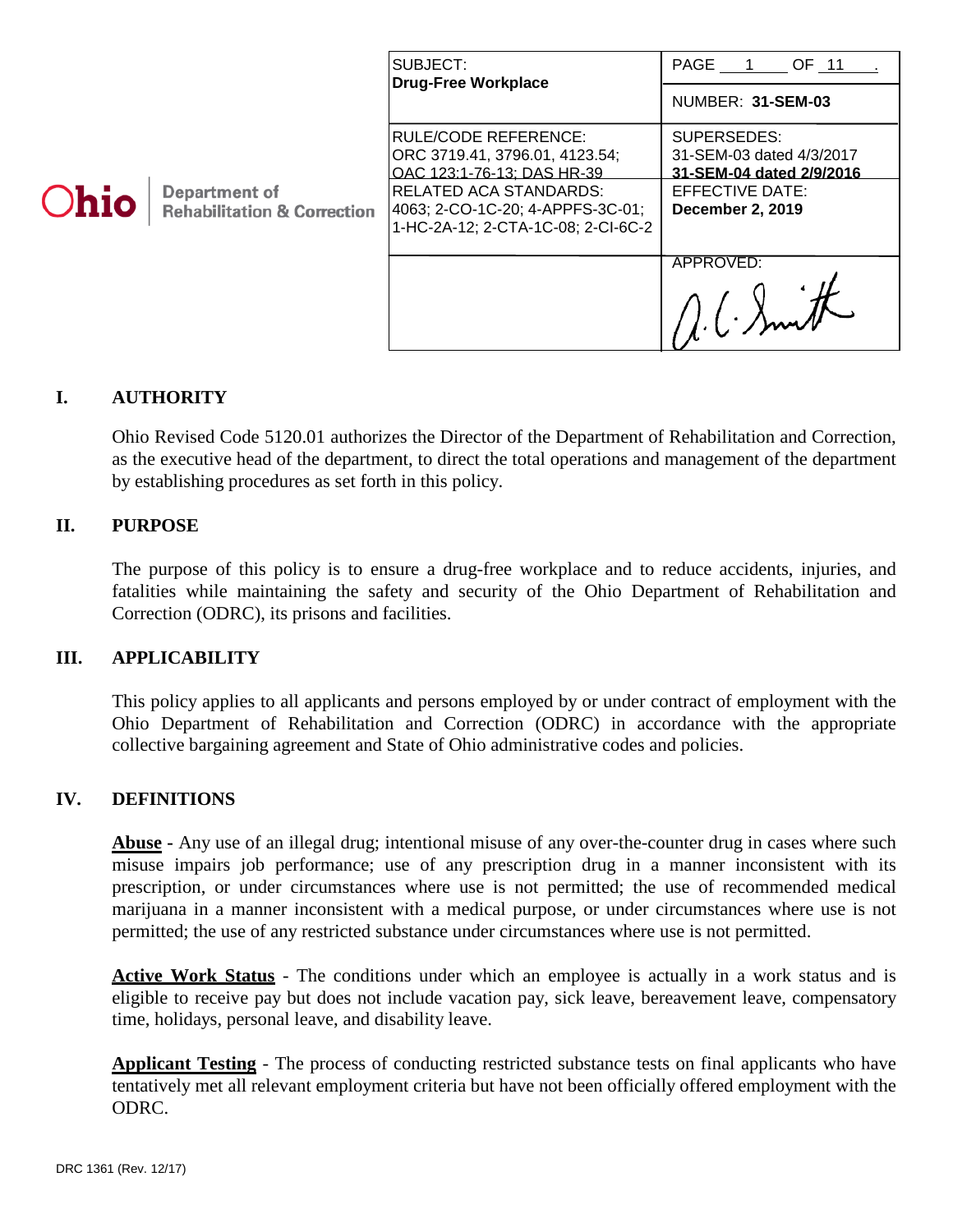**Chain of Custody -** Procedures to ensure the integrity of each specimen for restricted substance testing by tracking its handling from point of collection to final disposition.

**Cycle** - The time period in which the random listing of position numbers (PNs) selected for testing is to be completed. There will be multiple cycles per year.

**Department Coordinator** - The individual or designee responsible for the implementation, administration, and monitoring of the random restricted substance testing policy throughout the ODRC.

**Enzyme Immunoassay Test (EMIT Test)** - Initial test done to detect traces of restricted substances in urine specimens.

**Employee Assistance Program (EAP)** - A screening, information, referral and support service for state employees and their family members.

**EAP Participation Agreement -** A contract that gives EAP the authority to develop a plan, agreed upon by the employee, to ensure the employee's participation in a recognized substance abuse treatment program as developed by a treatment provider.

**Federal Omnibus Transportation Employee Testing Act of 1991 (Federal Omnibus Act)** - Regulations governing random testing issued by the Federal Department of Transportation.

**Field Coordinator** - The individual responsible for the implementation, administration, and monitoring of the random restricted substance testing policy at a local level including Operation Support Center (OSC), institutions, and Division of Parole and Community Services (DPCS) locations. The field coordinator will be assisted by at least one backup individual specified at each location. The backup will serve as the field coordinator as needed.

**Fit to Return to Duty** - When a substance abuse professional (SAP) determines that the employee is compliant with treatment requirements and has a negative return-to-duty restricted substance test result.

**GC/MS Test** - Gas Chromatography/Mass Spectrometry test used to confirm positive results of EMIT Test or initial screen.

**Impeding the Test Process** - Any activity in which the employee, after notification, does not immediately go to the collection site and supply an original specimen. Employee will be considered to have a positive test if they are found to have failed to submit to the properly ordered test or otherwise failed to cooperate with the testing process. Examples include, but are not limited to, refusing to go to a collection appointment, not attending a collection appointment in a timely manner, and**/or** altering the specimen.

Last Chance Agreement - An agreement signed by the employer, the respective union, and the employee indicating that a removal order has been held in abeyance pending the successful completion of their EAP Participation Agreement. The Last Chance Agreement will be in effect for sixty (60) months. Any positive restricted substance test during this time will result in the employee's termination following an appropriate pre-disciplinary hearing.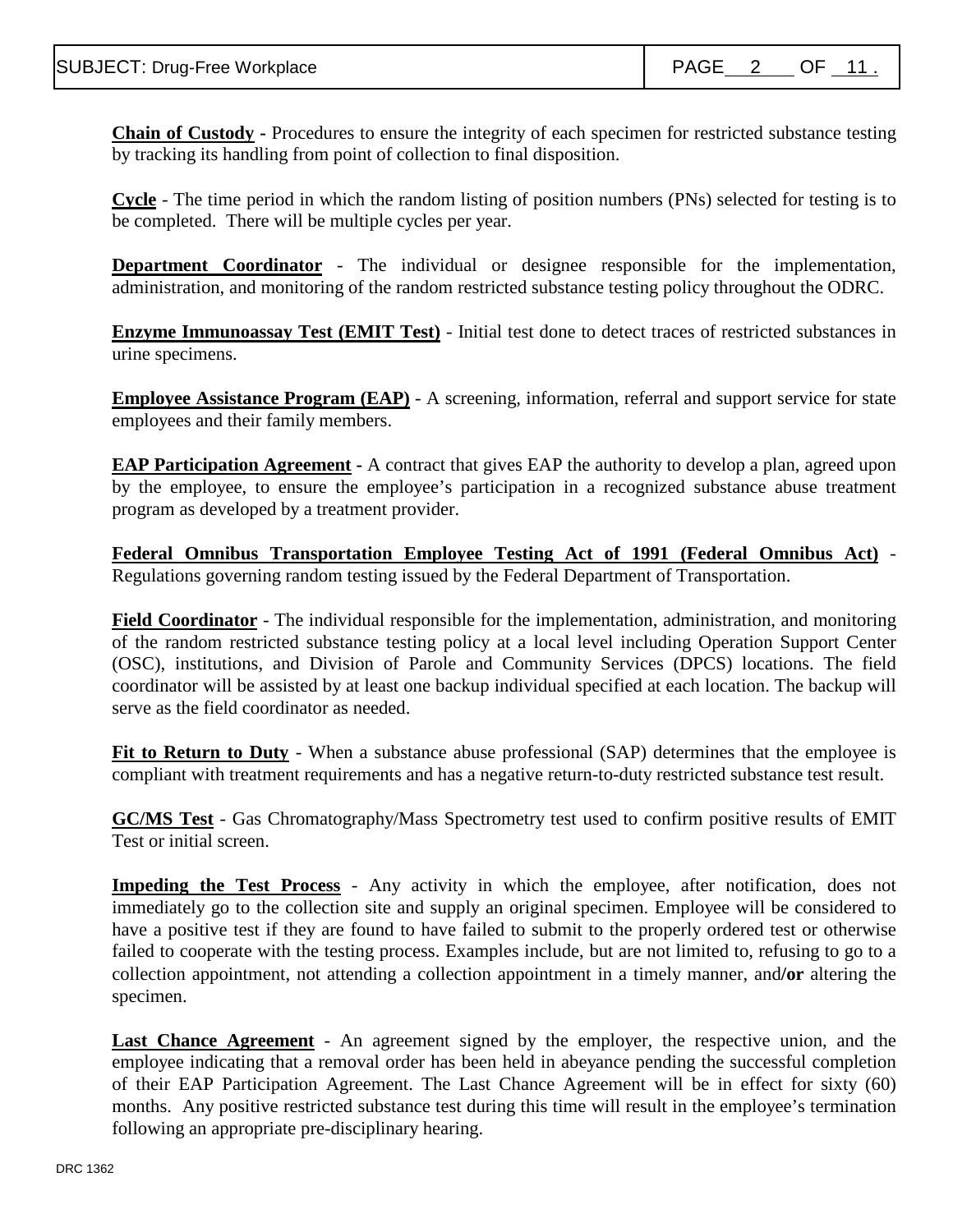**Medical Marijuana -** Marijuana that is cultivated, processed, dispensed, tested, possessed, or used for medical purpose, as defined in ORC 3796.01. Medical marijuana is a controlled substance. A patient only qualifies to use medical marijuana if he or she is on the registry established by the Ohio State Board of Pharmacy with a valid and active recommendation issued by a physician. Note: For purposes of this policy, medical marijuana is not a prescription medication.

**Medical Review Officer (MRO) -** An independent licensed physician or other professional delineated in federal regulations with knowledge of substance abuse disorders and the appropriate medical training to interpret and evaluate all positive test results, a person's medical history and other relevant biomedical information.

**Positive Test Result** - When an employee's urine specimen is determined to contain unacceptable levels of one or more illegal/controlled substances. An employee refusing to be tested, adulterating the specimen, or impeding the process will be treated as if they have a positive test result.

**Random Testing** - The process of testing for restricted substances, as defined by this policy, through the random selection of employee position numbers (PNs).

**Random Selection** - The process of selecting PNs for random testing. This is done via a computer program at the Department of Administrative Services, Office of Drug Free Workplace.

**Reasonable Suspicion Testing -** Any employee may undergo restricted substance testing based on a forcause determination by management. Any employee involved in a significant incident in which the health or safety of himself/herself or other individuals is involved, or in which extensive property damage has occurred, will be subject to reasonable suspicion testing in accordance with the requirements of any applicable collective bargaining agreement(s) or the Director of DAS.

**Restricted Substance** - Includes alcohol as being ethyl alcohol or ethanol; controlled substance(s) as a drug, compound, mixture, preparation, or substance included in schedule I, II, III, IV, or V, as provided in ORC 3719.41 (referred to herein as a "controlled substance"); or any substance, legal or illegal, that is used intentionally, inappropriately, and impairs job performance.

**Substance Abuse Professional (SAP)** - A licensed physician (M.D. or D.O.), licensed or certified psychologist, social worker, or employee assistance professional with knowledge of and clinical experience in the diagnosis and treatment of substance abuse disorders. Drug abuse counselors with National Association of Alcohol and Drug Addiction Counselors (NAADAC) certification are also acceptable SAPs.

## **V. POLICY**

It is the policy of the Ohio Department of Rehabilitation and Correction (ODRC) to ensure a drug-free workplace. Consequently, the use of restricted substances by employees is prohibited. It is the policy of the ODRC to randomly test employees for the presence of restricted substances and to require return-toduty testing and follow-up testing as necessary.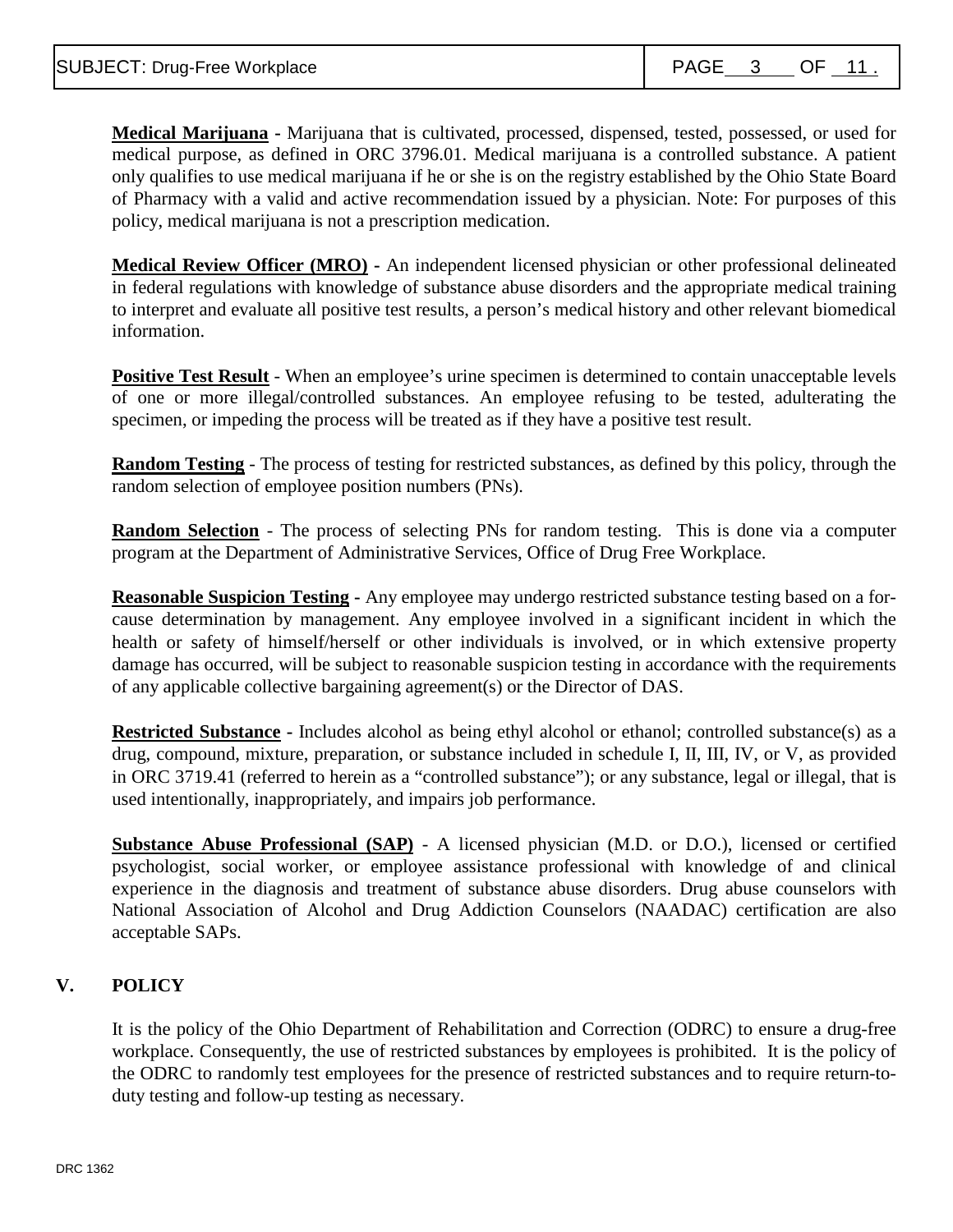# **VI. PROCEDURES**

A. All employees shall receive a copy of the ODRC Standards of Employee Conduct which states: "The use, possession, conveyance or unauthorized distribution of illegal drugs, narcotics or controlled substances is prohibited at all times. The use of alcoholic beverages while on duty or being under the influence of alcohol or drugs while on duty are prohibited."

The possession of any illegal drug except in the performance of official duties is prohibited.

- B. The Standards of Employee Conduct also cite**s** behaviors that constitute rule violations in a drugfree workplace and the corresponding penalties.
- C. The opportunities available for treatment and counseling for restricted substance abuse must be shared with new employees during pre-service training. The State will periodically provide information and training programs concerning the impact of restricted substance on job performance as well as information concerning the State's Employee Assistance Program and any other resources that an employee or his/her family may contact for assistance in overcoming an addiction to such substances.
- D. All external final applicants, regardless of job classification, are subject to a restricted substance test and must render a negative result before being officially offered final employment with the ODRC.
- E. Test Types
	- 1. Random Testing
		- a. Employees of ODRC shall be subject to random restricted substance tests.
		- b. The Office of Drug-Free Workplace (ODFW) shall provide a list of PNs to be tested to ODRC's Random Testing Coordinator (Department Coordinator).
		- c. Each appointing authority shall appoint a field coordinator and assistant field coordinator. The department coordinator shall provide the field/assistant field coordinator with a list of PNs to be tested.
		- d. The field coordinator shall schedule all tests with the collection site as soon as possible. The field coordinator has seven (7) calendar days, Monday through the end of shift on Sunday, to test all PNs of that cycle.
		- e. When scheduling random restricted substance testing appointments at the specimen collection site, the field coordinator shall provide the employee's name, employee identification number, and the facility billing code to the collection site, via the State of Ohio, Notification of Drug and/or Alcohol Testing form.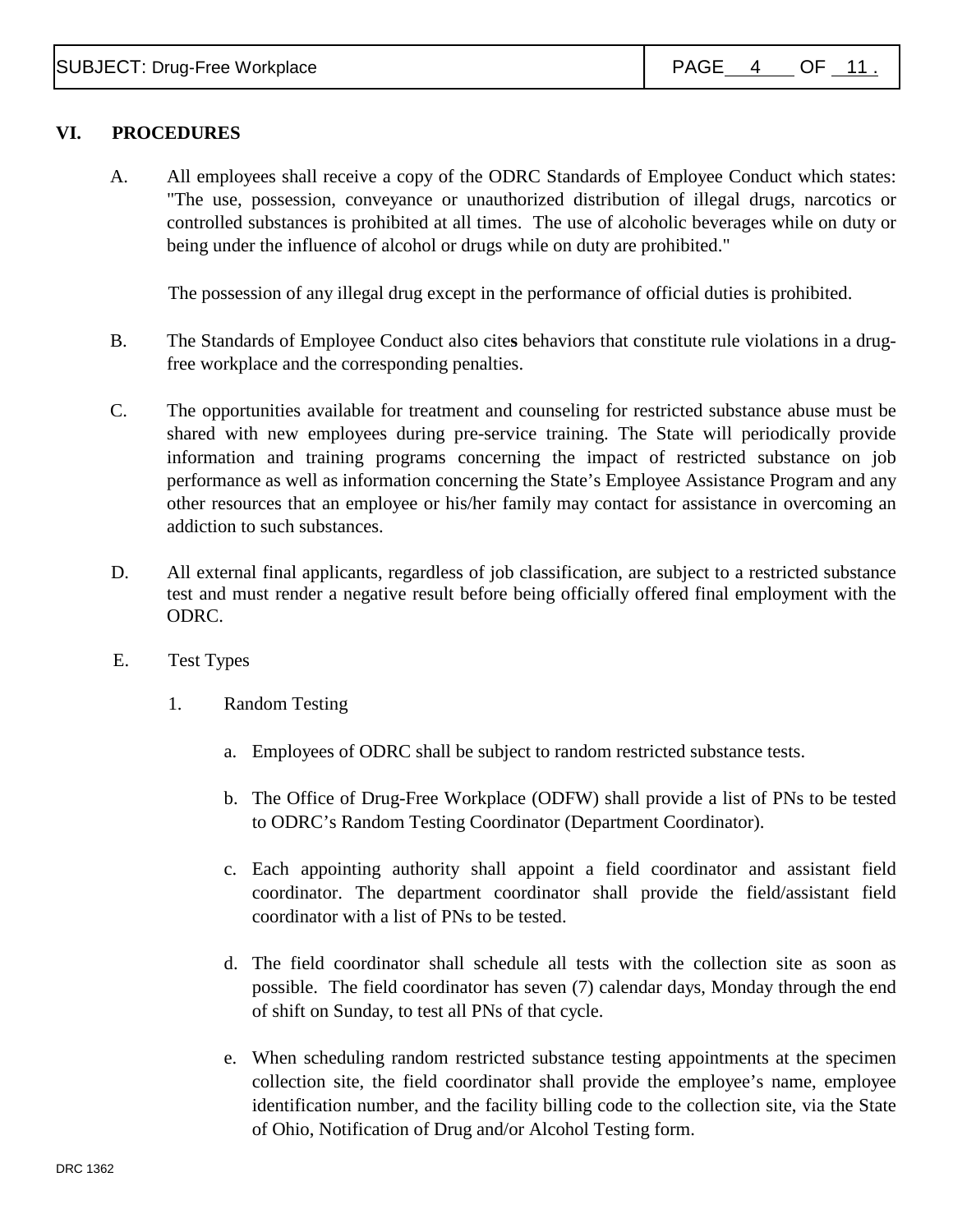- f. The field coordinator shall inform the selected employee's supervisor and will ensure that the employee is notified and instructed to immediately report directly to the collection site at the time scheduled by the field coordinator or designee.
- g. Failure to immediately report to the collection site or otherwise impeding the collection process will be treated as a positive result, which is subject to discipline. Any intentional or deliberate tampering with the specimen collection process to include, but not limited to, deliberately avoiding the test shall be regarded as a positive test and shall be subject to the appropriate discipline process per the Standards of Employee Conduct.
- h. Employees who utilize a timeclock at their worksite shall punch out when departing for the collection site and punch in upon their return to the worksite. If unable to utilize the timeclock, the employee shall complete a Request for Leave form (ADM4258) and the Payroll Officer shall use pay code DGTST to cover the testing time.
- i. Employees may request a state vehicle for transportation to the collection site as necessary. If requesting a state vehicle, employees shall follow ODRC Policy 22- BUS-04, Travel Policy and ODRC Policy 22-BUS-18, Employee and Contractor Use of State-Owned Vehicles Policy to determine eligibility to drive a state vehicle. If a state vehicle is not available or if the employee is not eligible to drive a state vehicle, the employee may be required to use his/her personal vehicle for transportation to the collection site. When an employee is required to use his/her personal vehicle, the employee may request reimbursement for such use, which shall be made to the employee in accordance with the terms of the respective collective bargaining agreement, applicable ODRC policies, and applicable Travel Policy and/or Travel Rule as defined by DAS Office of Budget and Management (OBM).
- j. At the collection site, the employee must present his/her state identification badge or driver's license for identification purposes.
- 2. Reasonable Suspicion Testing
	- a. All employees within the ODRC shall be subject to a reasonable suspicion test if the employee displays behaviors, based on objective facts or circumstances, that indicate consumption or use of restricted substances.
	- b. Such reasonable suspicion must be based upon objective facts or specific circumstances found to exist that present a reasonable basis to believe that an employee is under the influence of, or is using or abusing, a restricted substance. Examples of reasonable suspicion shall include, but are not limited to, slurred speech, disorientation, abnormal conduct or behavior. Behavior of this nature shall be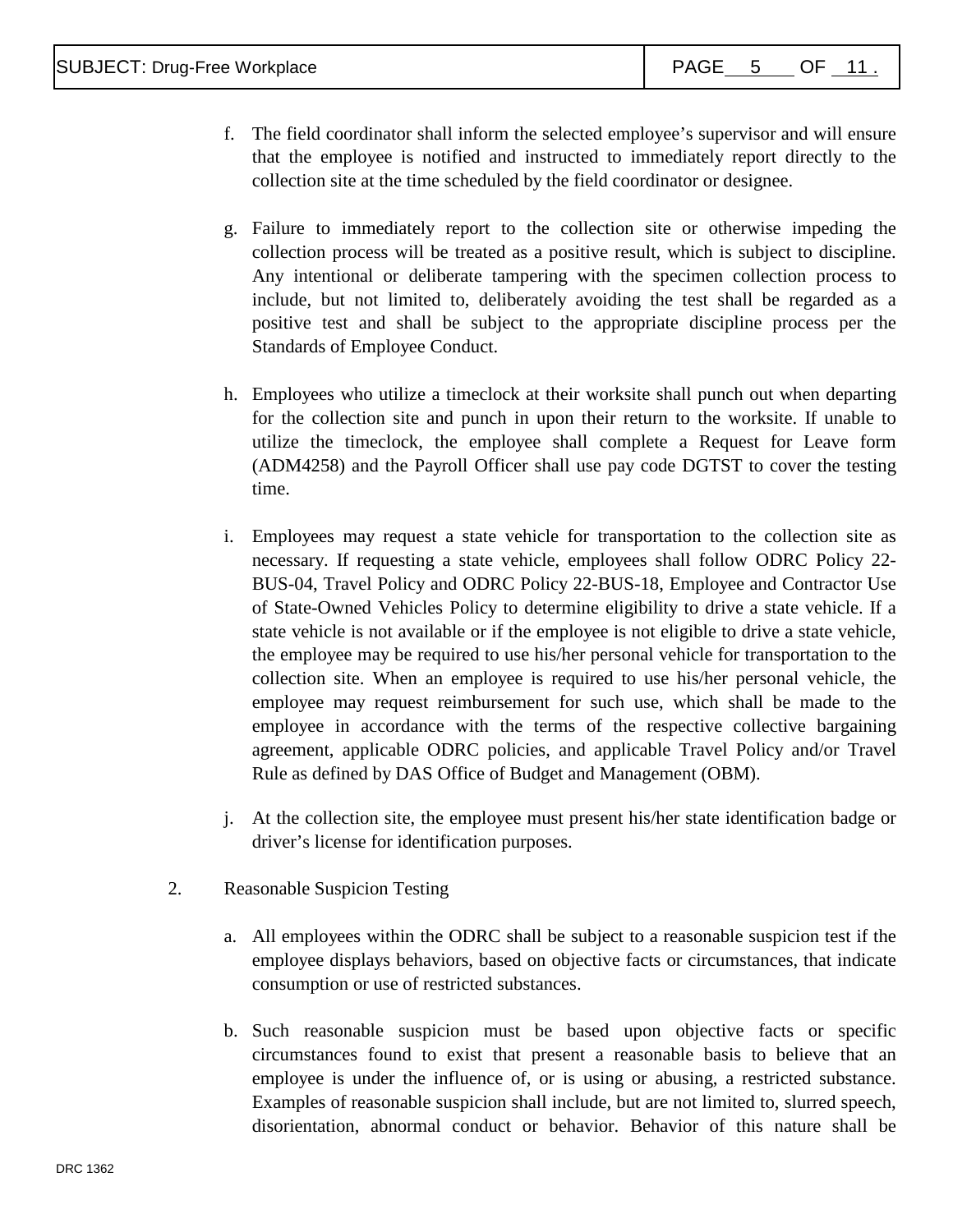immediately reported to a supervisor, be supported by at least two witnesses and documented on an Incident Report (DRC1000) by all involved parties.

- c. An employee ordered to undergo a reasonable suspicion test shall be transported by a managing officer/designee of the worksite location to the collection test site. If a test renders a positive result for a restricted substance or if the results are not immediately available, the employee, once brought back to the worksite location, shall not be allowed to drive off state grounds. The managing officer/designee shall assist the employee with making transportation arrangements from the worksite location, to include but not limited to, contacting someone on the employee's emergency contact list or another person designated by the employee.
- F. General Provisions for All Testing
	- 1. Urine specimen collection shall be conducted off**-**site by professional non-state personnel at the collection site designated by the employer in a secure and private room. If witnessed, the collection shall be observed by a person of the same sex as the specimen provider in accordance with standards established by the Federal Omnibus Act.
	- 2. Urine specimens shall be handled by proper chain of custody procedures from the time of collection to the return of the written report, according to standards established by the Federal Omnibus Act. Collection procedures shall be used which ensure security for the specimen, prevention of adulteration of the specimen, and privacy for the employee. Any failure to follow such procedures shall result in the elimination of the test results, as if no test had been administered. In such cases, the test results shall be destroyed, and no adverse action shall be taken against the employee.
	- 3. The applicant/employee must follow collection site instructions, which will conform to the requirements of the Federal Omnibus Act. If unable to produce an adequate specimen, the applicant/employee may drink up to forty (40) ounces of non-alcoholic beverage and provide a specimen within three (3) hours.
	- 4. If a sufficient urine sample is not provided within three (3) hours, or as may be required by the Federal Omnibus Act, it is considered a positive test result. If a sufficient urine sample is not provided due to an alleged physical condition, the applicant/employee shall be given five (5) business days to provide medical documentation from their personal physician.
	- 5. The urine specimen will be split into two (2) vials (a primary vial and a secondary vial) and will be submitted to a Department of Health and Human Services, National Institute of Drug Abuse (DHHS/NIDA) certified laboratory to perform the initial screen on all primary vials.
	- 6. The initial screening shall be accomplished by means of the Enzyme Immunoassay Test (EMIT) procedure or other procedure as required by the Federal Omnibus Act.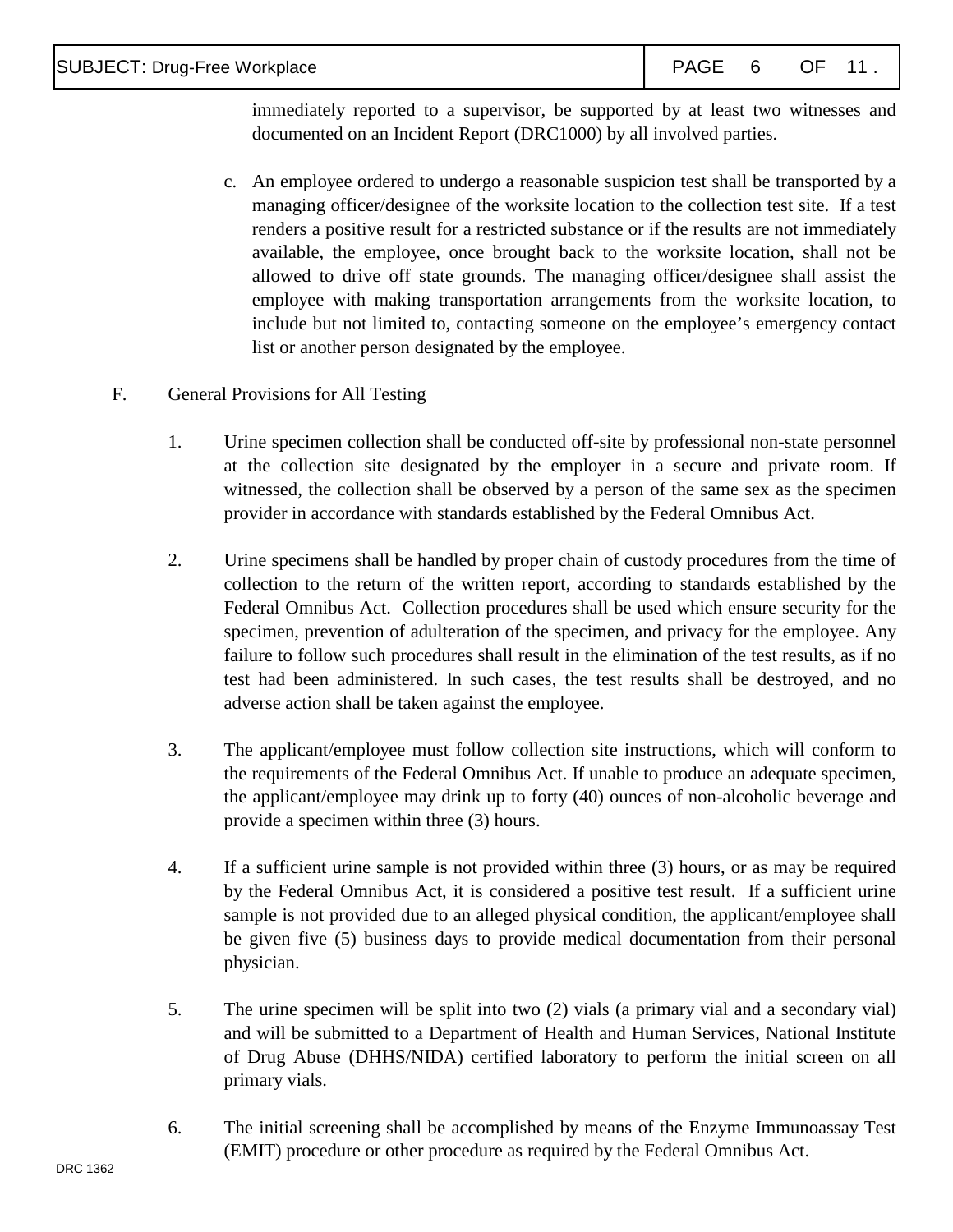- 7. If the primary specimen tests positive, a confirmation test by means of a gas chromatography/mass spectrometry (GC/MS) or other procedure as required by the Federal Omnibus Act will be performed before being reported by the DHHS/NIDAcertified laboratory to the medical review officer (MRO) as a positive test. In those cases where the second test confirms the presence of a restricted substance(s) in the applicant's/employee's system, the sample shall be retained for a period of six (6) months to permit further testing in case of a dispute.
- 8. The MRO will attempt to contact the applicant/employee to discuss the test result before reporting a positive test to the employer. If the MRO is unable to contact the applicant/employee directly, the applicant/employee will be contacted by the field coordinator or designee and instructed to contact the MRO immediately. It is within the MRO's sole discretion to determine if a test result is positive or negative.
- 9. Documentation provided by the applicant/employee's personal physician shall be reviewed by the MRO. If the MRO determines that a physical condition prevented the employee from providing a sufficient urine sample, no action shall be taken against the employee. If the MRO determines that a physical condition does not exist that prevented the employee from providing a sufficient urine sample, it shall be deemed a positive test result, and appropriate disciplinary action shall be taken against the employee. This paragraph is applicable only to employees; for applicants, contact the department coordinator or designee.
- 10. Confidentiality of test results will be maintained to the extent provided by law, and employees shall have the opportunity to refute the results of any tests.
- G. Medical Marijuana
	- 1. Medical marijuana is a restricted substance for purposes of this policy. Accordingly, State of Ohio employees who are in active work status or otherwise in the workplace shall not manufacture, distribute, dispense, possess, purchase, transfer, or use medical marijuana.
		- a. This policy is not intended to prohibit medical marijuana use by State of Ohio applicants/employees who are NOT in active work status at the time of use, provided that:
			- i. Such use is in accordance with applicable Ohio law, this policy, and any other applicable policy, procedure, work rule, or directive (collectively "standards");
			- ii. Such use does not occur within the workplace;
			- iii. The employee's position is not subject to Federal Department of Transportation Testing;
			- iv. The employee's position does not require an individual holding the position to transport, carry, or otherwise possess a firearm or ammunition; and
			- v. When the employee returns to active work status or is otherwise in the workplace, he/she is fit for duty.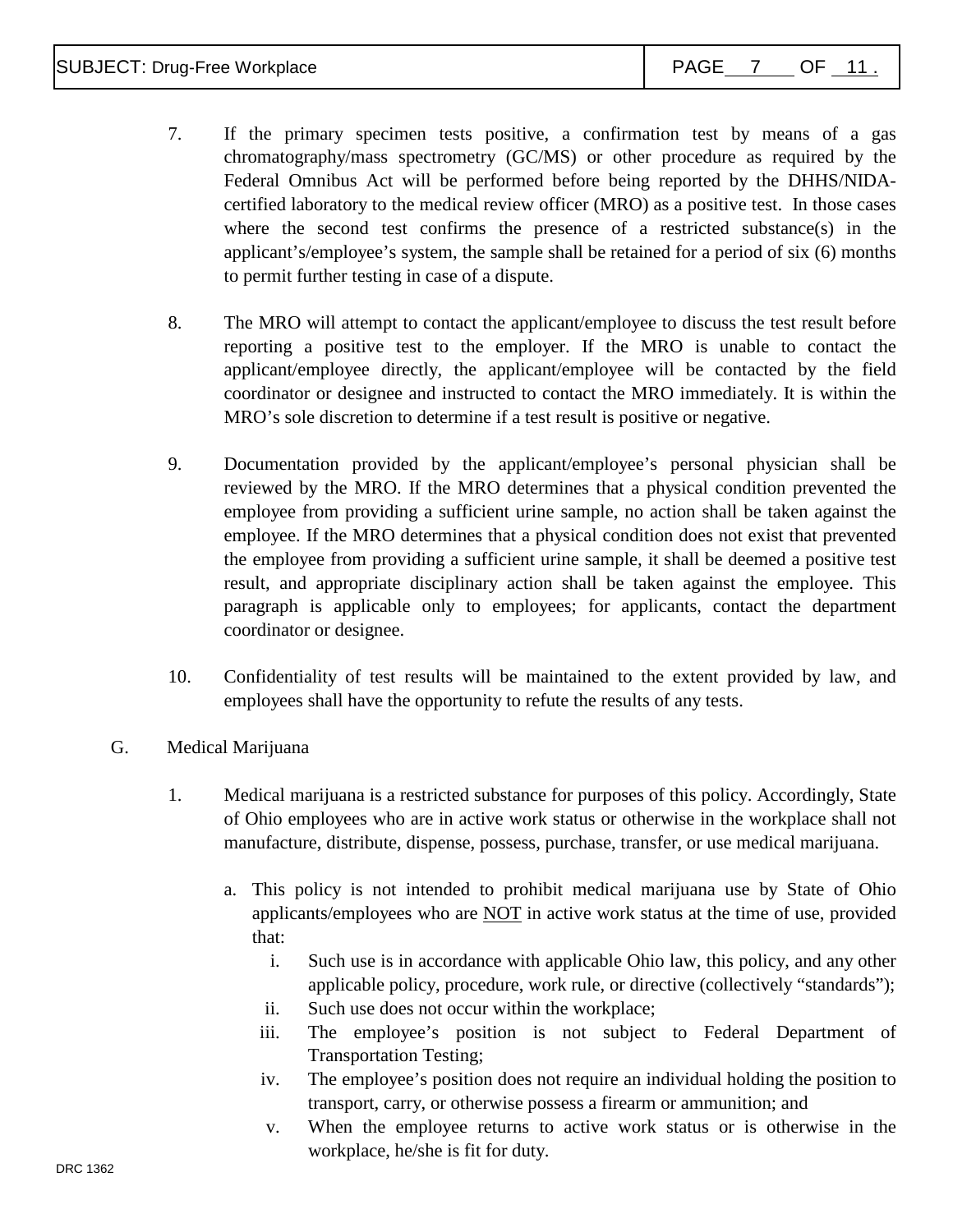2. Any applicant/employee in a position that requires him/her to carry or otherwise possess or transport a firearm(s) or ammunition is prohibited from unlawfully using any controlled substance as defined by federal law.

Note Regarding Medical Marijuana: Marijuana is a controlled substance that is prohibited by federal law. As such, any applicant/employee who holds a position that is required to carry or otherwise possess or transport a firearm(s) or ammunition is prohibited from using medical marijuana, at any time, even if a medical marijuana recommendation or other medical documentation is provided.

3. Due to legal restrictions, certain groups of employees will continue to be prohibited from using medical marijuana even if the employee has a valid recommendation for medical marijuana. This policy does not affect, in any way, the requirements of the Federal Omnibus Transportation Employee Testing Act of 1991 and applicable United States Department of Transportation regulations (collectively, "DOT drug- testing laws"). Any applicant/employee in a position that is subject to federal DOT testing is prohibited from using drugs and/or alcohol (both defined by federal law) in a manner that violates DOT drug-testing laws.

Note Regarding Medical Marijuana: Marijuana is one of the classes of drugs included in a federal DOT test. As such, any applicant/employee who holds a position that is subject to federal DOT testing is prohibited from using medical marijuana, at any time, even if a medical marijuana recommendation or other medical documentation is provided.

- 4. For positions subject to DOT drug-testing laws, the MRO will report a positive test. For all other test results that show the presence of THC from the use of medical marijuana, the MRO will contact the DAS Drug-Free Workplace Program to verify whether the applicant/employee is in a position prohibited from using medical marijuana. If so, the MRO will report a positive test.
- 5. Other Prohibitions Relating to Medical Marijuana

Under both the State's Drug-Free Workplace Policy and the Federal Drug-Free Workplace Act, employees are prohibited from having (possessing) medical marijuana in any form while in an active work status or otherwise in the workplace. This also includes a prohibition on unlawfully manufacturing, distributing, dispensing, purchasing or transferring medical marijuana while in active work status or otherwise in the workplace. This includes times that an employee is on his/her paid breaks or unpaid lunch breaks.

- H. Positive Test Results
	- 1. Applicants/employees shall be given the opportunity as required by applicable collective bargaining agreements, or in the absence of such agreements, as stipulated by the Director of DAS, to offer an explanation or submit medical documentation of legally prescribed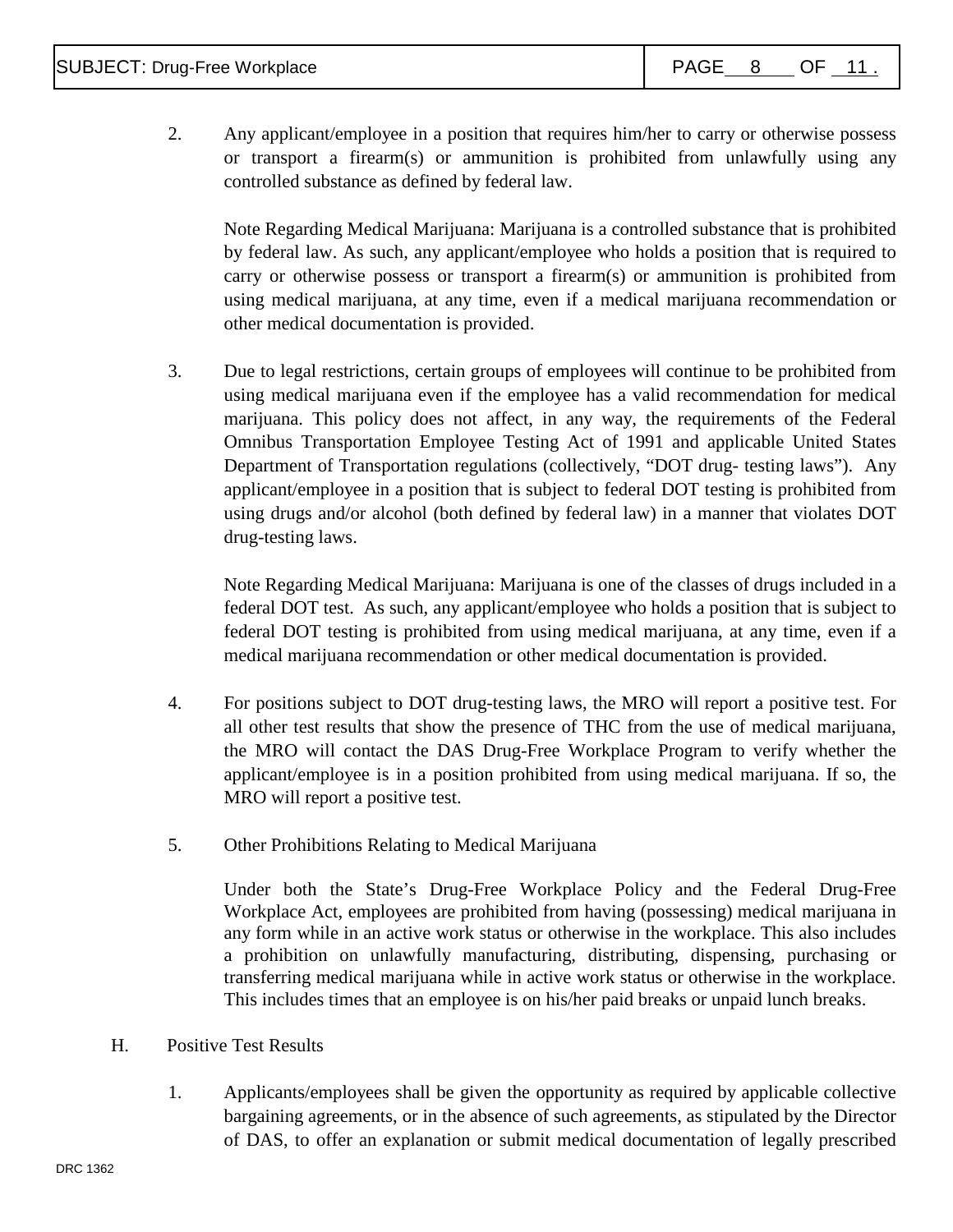### SUBJECT: Drug-Free Workplace  $\begin{array}{|c|c|c|c|c|}\n\hline\n\end{array}$  PAGE 9 OF 11 .

medication, medical marijuana recommendation, or exposure to toxic substances which may explain a positive test result. Such information shall be reviewed only by the MRO in his/her determination of the validity of a positive test and shall be released to the employer only to explain a test result.

*Employee Responsibility*: The employee is solely responsible for providing medical documentation as instructed by the MRO. This responsibility includes, but may not be limited to, coordinating any necessary records exchange between the employee's physician and the MRO and ensuring that the MRO receives the requested documentation within the timeframe provided by the MRO.

- 2. At the time the field coordinator receives notice of a positive test result, it shall be given to the employee along with the Pre-Disciplinary Notice. The pre-disciplinary hearing shall be held as soon as practicable. If the agency is not able to hold the pre-disciplinary hearing immediately, the employee is to be placed on administrative leave with pay until the pre-disciplinary hearing is conducted. If the employee refuses to waive the right to a seventy-two (72) hour notice of pre-disciplinary hearing, the employee will be placed on an approved leave without pay and may use accrued leave to cover this time off.
- 3. If the employee elects to have the original sample re-tested at a DHHS/NIDA-certified laboratory, the employee will be on an approved leave of absence without pay or may use the appropriate accumulated leave balances until such time as the retest results are returned. Pursuant to OAC 123:1-76-13, if the re-test is negative, the time period between notification of the positive test and the retest results shall be reflected as administrative leave with pay. Any accumulated leave balances used to cover this time period shall be reimbursed to the employee. Any such retest shall be at the expense of the employee.
- 4. Employees who have a positive restricted substance test result may ask for a retest of the original specimen according to procedures and specifications of applicable federal regulations, or in the absence of such regulations, any governing collective bargaining agreement or, in the absence of such agreement, according to procedures and specifications of the director of the Department of Administrative Services. The laboratory performing such a retest shall be certified by the Federal Department of Health and Human Services.
- 5. An employee who tests positive for a restricted substance may make a written request to the field coordinator to have the split sample tested within seventy-two (72) hours of the positive notification. The employee must pay all costs associated with the retest.
- 6. An employee request for a retest shall not delay the imposition of appropriate disciplinary action or referral to an appropriate rehabilitation program.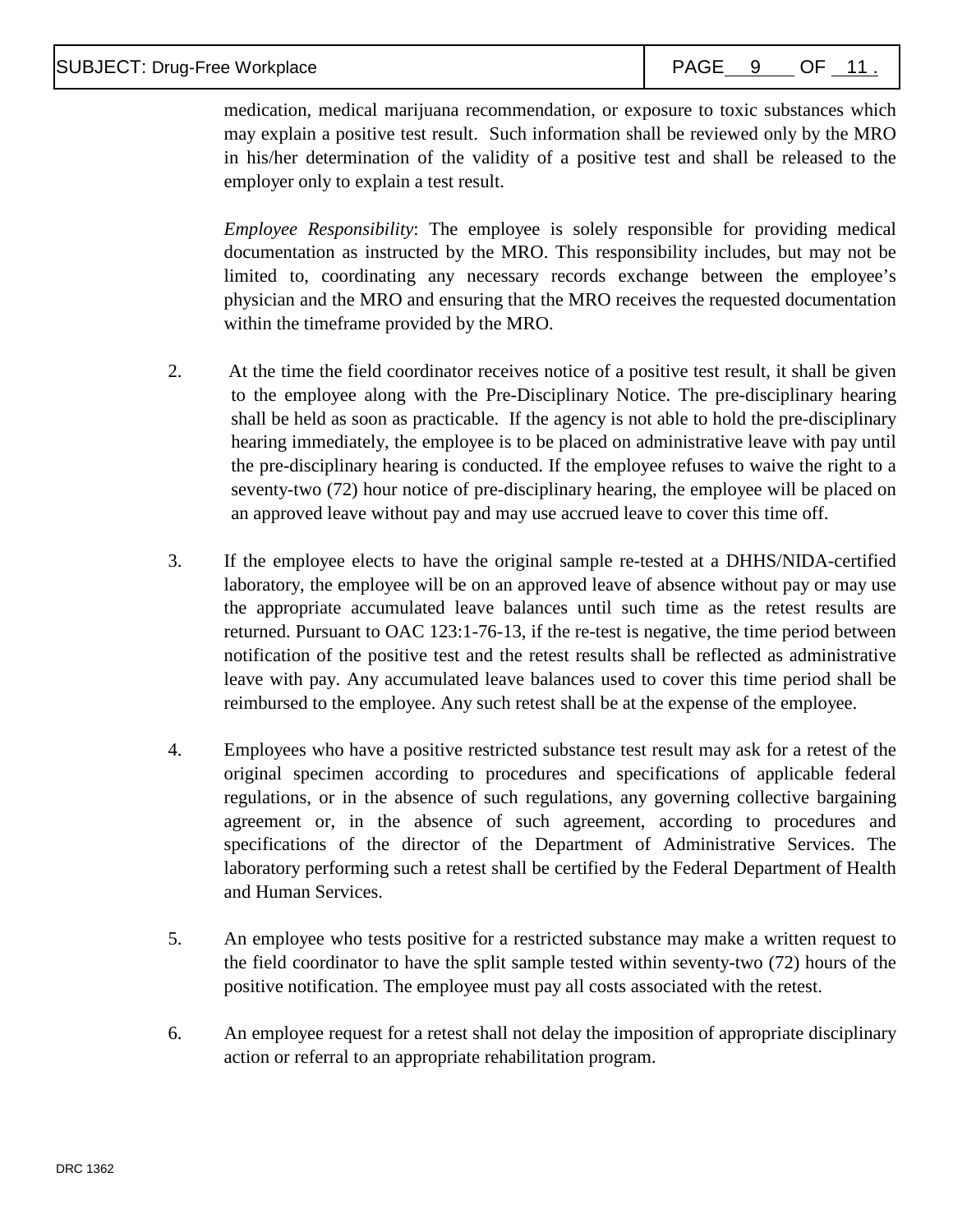## I. **Disciplinary Action**

- 1. An employee who tests positive during his/her initial probationary period shall not be eligible for a Last Chance Agreement and shall be terminated on the first occasion in which he/she tests positive. All other employees will be subject to disciplinary action as specified in the Standards of Employee Conduct.
- 2. A test result that indicates a .04% blood alcohol level or higher will be considered a positive test. Any employee who tests at or above .02% and below .04% shall be immediately removed from duty until the start of the employee's next scheduled shift or for twenty-four (24) hours, whichever is greater. Employees shall be subject to progressive discipline for failure of good behavior in accordance with the Standards of Employee Conduct. While the employee is removed from duty, the employee may use any accrued leave or compensatory time at the employee's option or be placed in a leave without pay status if accrued leave or compensatory time is not available.
- 3. On the first occasion that a non-probationary employee is determined to be under the influence of, or using, restricted substances as confirmed by testing pursuant to this policy, the employee will be offered a Last Chance Agreement and shall be given the opportunity to enter into and successfully complete a substance abuse program certified by the Ohio Department of Mental Health and Addiction Services (ODMHAS). No disciplinary action for the positive test result shall be taken against the employee provided he/she successfully completes the program.
- 4. While in the substance abuse program, the employee may utilize leave as appropriate. Disciplinary action may be taken if the employee does not agree to or adhere to the Last Chance Agreement.
- 5. When the employee has been determined fit to return to duty by the SAP, the SAP will notify the Ohio Employee Assistance Program, who will contact the authorized employer representative identified on the EAP Agreement to schedule the employee for a return-toduty restricted substance test.
- 6. The field coordinator shall schedule a return-to-duty restricted substance test at a collection site in the state collection network. The employee must produce a negative restricted substance test result to return to duty. The employee shall be responsible for the cost of return-to-duty testing.
- 7. The employee's PN will remain in the random pool for potential future selection. The Last Chance Agreement removal order shall be implemented with any positive restricted substance test result.
- J. Follow-Up Testing
	- 1. Upon returning to duty, the employee will be subject to a minimum of six (6) follow-up restricted substance tests within 365 days as required by the SAP. The employee shall be